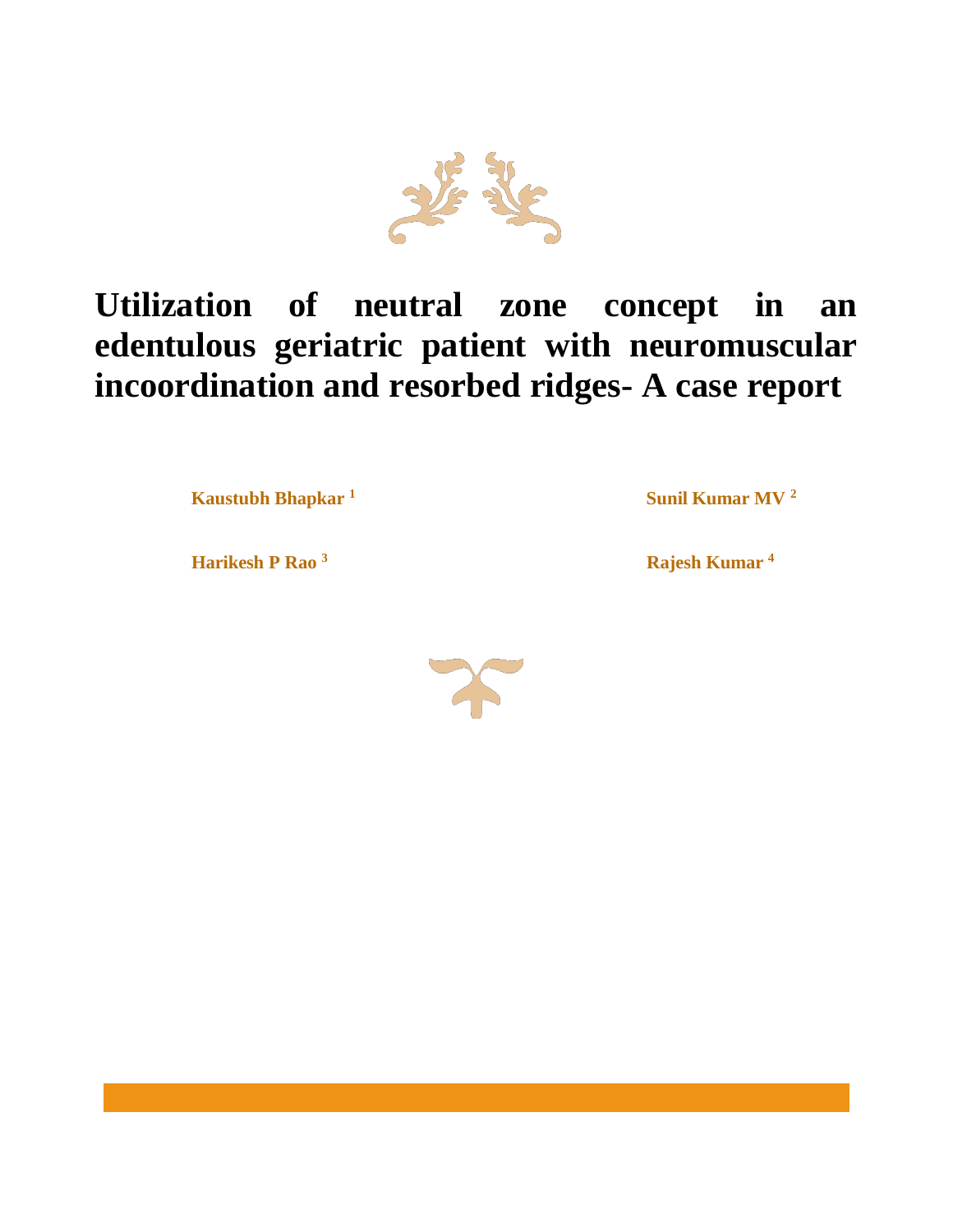# Utilization of neutral zone concept in an edentulous geriatric patient with neuromuscular incoordination and resorbed ridges- A case report

# *ABSTRACT*

*The foremost objective of any prosthodontic service is to restore the patient to normal function, contour, esthetics, speech and health. Mandibular atrophic ridge is a challenging scenario for a clinician during fabrication of complete dentures. The denture loses its retention and stability due to severe mandibular ridge resorption and complex neuromuscular control. The neutral zone concept is very useful as it obtains muscle control, especially by tongue, lips and cheeks leading to denture stability. This clinical report describes the prosthodontic management of a severely resorbed mandibular ridge using the admix technique of neutral zone registration to accommodate stability in a mandibular complete denture prosthesis.*

*KEYWORDS – Admix technique, edentulism, neutral zone, resorbed ridge, stability.*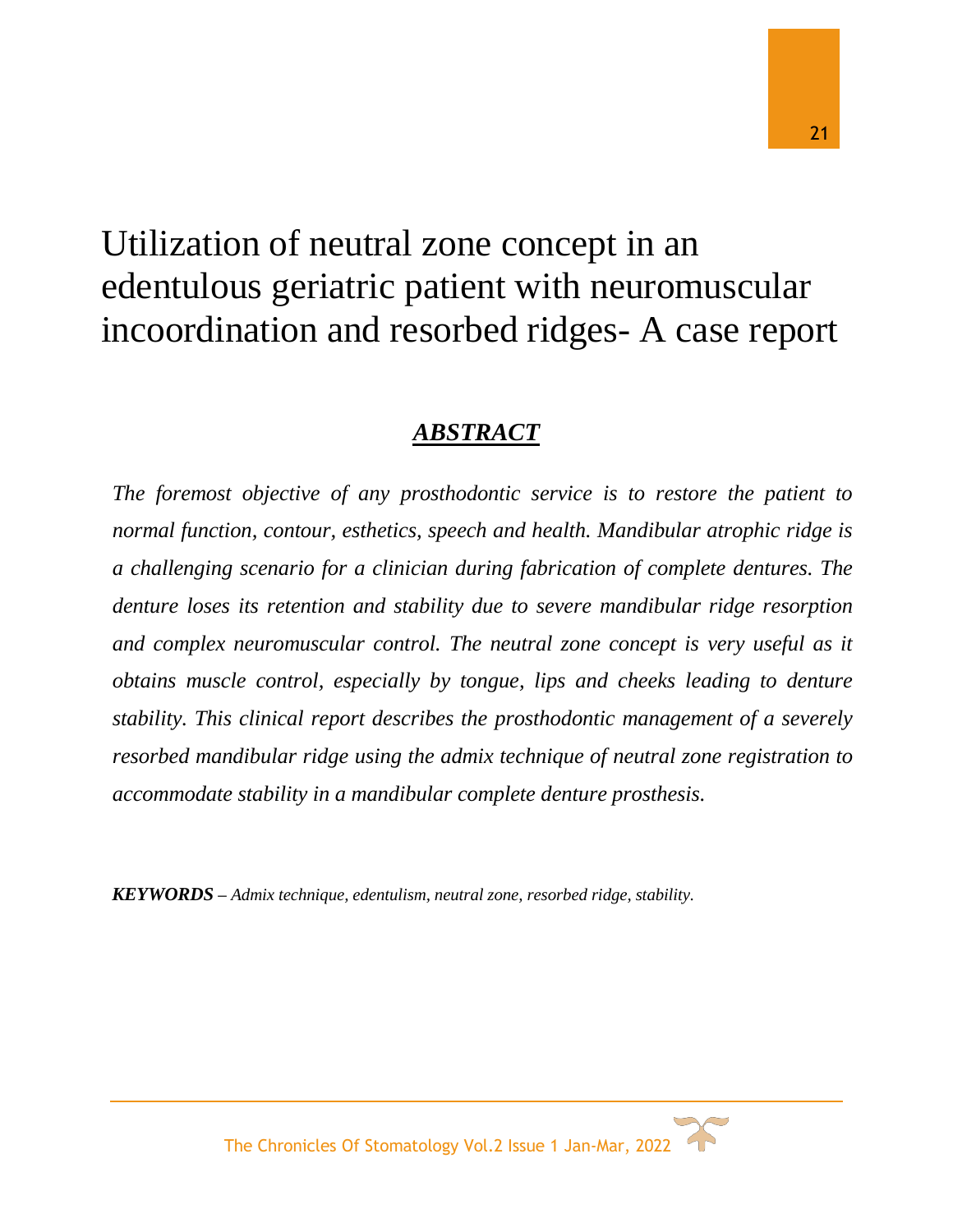#### **INTRODUCTION**

The primary goal of a complete denture therapy for patients with severely resorbed ridges includes maximum comfort, efficiency and esthetics.<sup>1</sup>Mandibular complete denture is most commonly unstable and less retentive due to a continuous, progressive residual ridge resorption. Hence the concept of neutral zone was formulated.

The neutral zone is a potential denture space in the oral cavity where the forces of tongue musculature pressing outward are neutralized by forces of the cheeks and lips pressing inward.<sup>2</sup> [Fig. 1] The two men who probably have contributed the most to this concept are WiIfred Fish and Russell Tench.<sup>2</sup> The major theory of neutral zone approach to complete dentures is to discover that region in the edentulous mouth where the teeth should be arranged such that forces exerted by muscles will tend to stabilize the denture rather than unseat it.<sup>3</sup>



**Fig. 1. Denture space (A) Cross-section in molar area (B) Lateral view**

The denture consists of three surfaces namely the impression surface, the occlusal surface and the outer polished surface. In highly resorbed ridges, denture retention and stability depends on the outer surface.<sup>4</sup>

Regardless of the technique used, appropriate functional position of the facio-lingual denture teeth and a physiologically acceptable denture base contour must be implicated, failure of which will lead to poor prosthesis stability and retention, compromised phonetics, inadequate facial tissue support, inefficient tongue posture and function and hyperactive gagging.<sup>5</sup>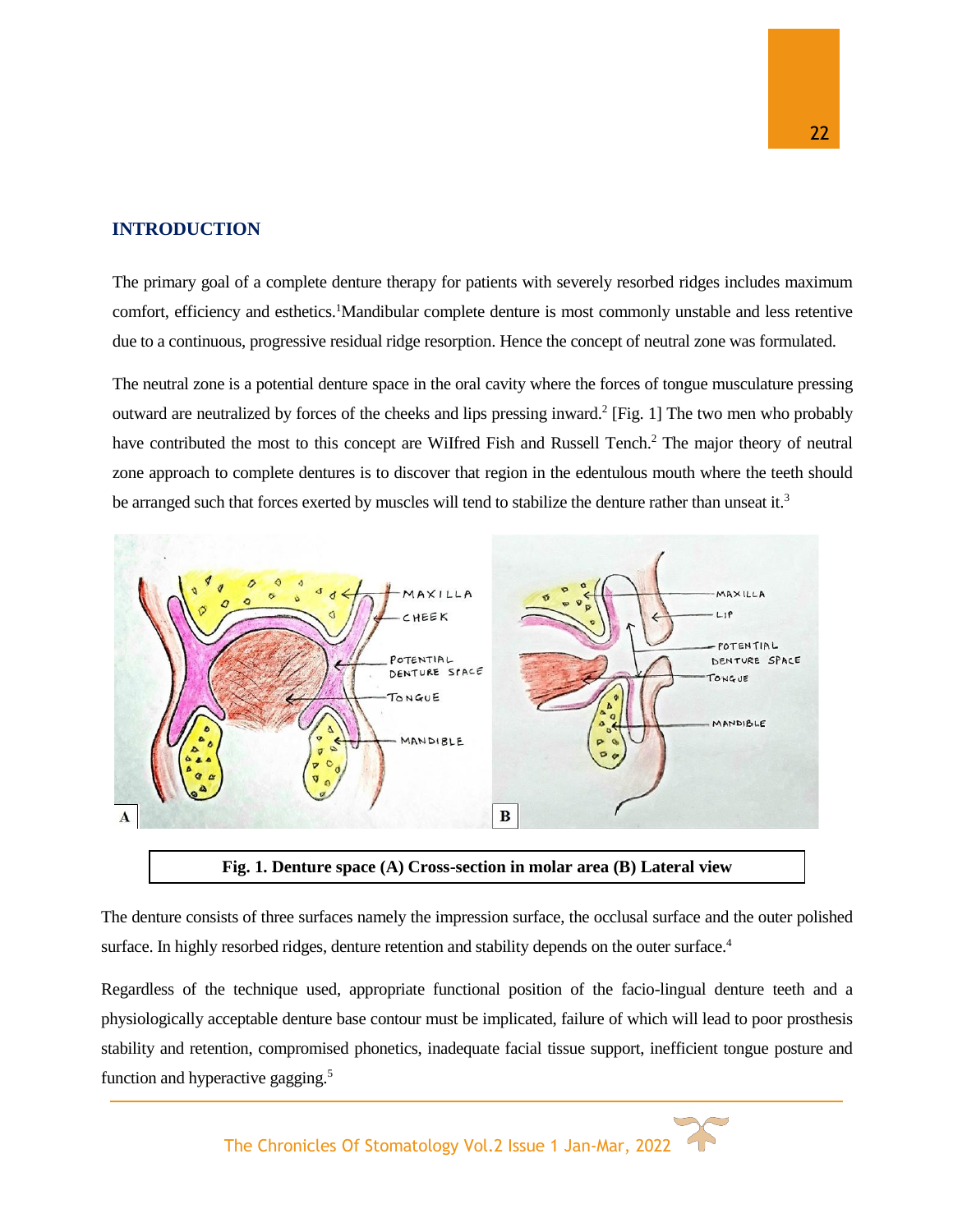The present clinical report describes the prosthodontic management of a severely resorbed mandibular ridge using the admix technique of neutral zone registration to accommodate stability in a mandibular complete denture prosthesis.

## **CASE REPORT**

A 70-old-male reported to the Department of Prosthodontics with a complaint of his previous ill-fitting denture and poor neuromuscular incoordination. On clinical examination, the mandibular residual ridge was unfavourable due to a high degree of resorption (classified as Atwood's Order V - low and well-rounded).6 [Fig. 2] The neutral zone recording using an admix technique (impression compound mixed with a green stick in the ratio of 3:7) was planned.



**Fig. 2. Severely resorbed mandibular** 

# **Treatment Plan**

- 1. Primary impression and diagnostic cast.
- 2. Secondary impression and master cast.
- 3. Record base fabrication and its modification.

**rge**

- 4. Neutral zone recording.
- 5. Putty index, arrangement of teeth and try-in.
- 6. Denture processing.

The Chronicles Of Stomatology Vol.2 Issue 1 Jan-Mar, 2022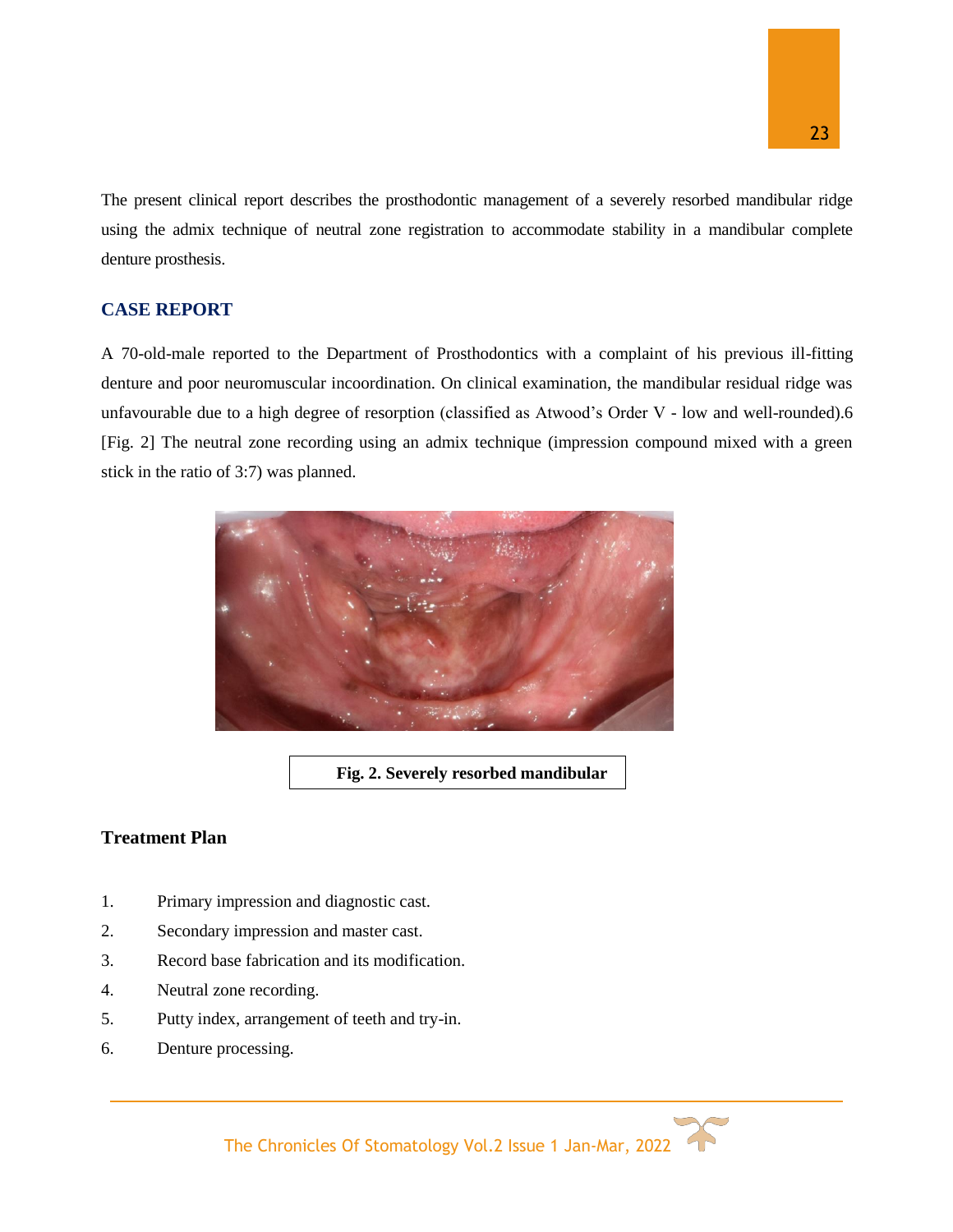### **Treatment Procedure**

Primary impressions were made using impression compound (Pinnacle, DPI, Mumbai, India). The diagnostic casts were fabricated using type II dental stone (Kalstone, Kalabhai Karson Pvt. Ltd, Mumbai, India). Border moulding was done with admix material by mixing three parts by weight of impression compound and seven parts by weight of tracing compound (DPI Pinnacle tracing stick, Dental Products of India, Mumbai, India) [Fig. 3]. The master cast were poured in type III dental stone (Kaldent; Kalabhai Karson Private Limited, Mumbai, India).



**Fig. 3. Maxillary secondary impression using conventional technique and mandibular secondary impression using admix material**

The record bases were fabricated for both jaws using autopolymerising acrylic resin (DPI-RR Cold Cure, Dental Products of India, Mumbai, India).Wax rims were constructed on the record bases following which tentative maxillo-mandibular relation was recorded. After the jaw relations were established, the lower denture base was adjusted to the recorded dimensions with softened compound and green stick in the ratio of 3:7.

The lower denture base with the softened impression compound and green stick was placed in the patient's mouth and patient was asked to swallow, drink some water, whistle, pursue the lips, etc. After about 5-10 min, the set impression was removed from the mouth and analysed. [Fig. 4] The functional movements were reproduced on the compound, which had gradually molded into a state of neutral balance.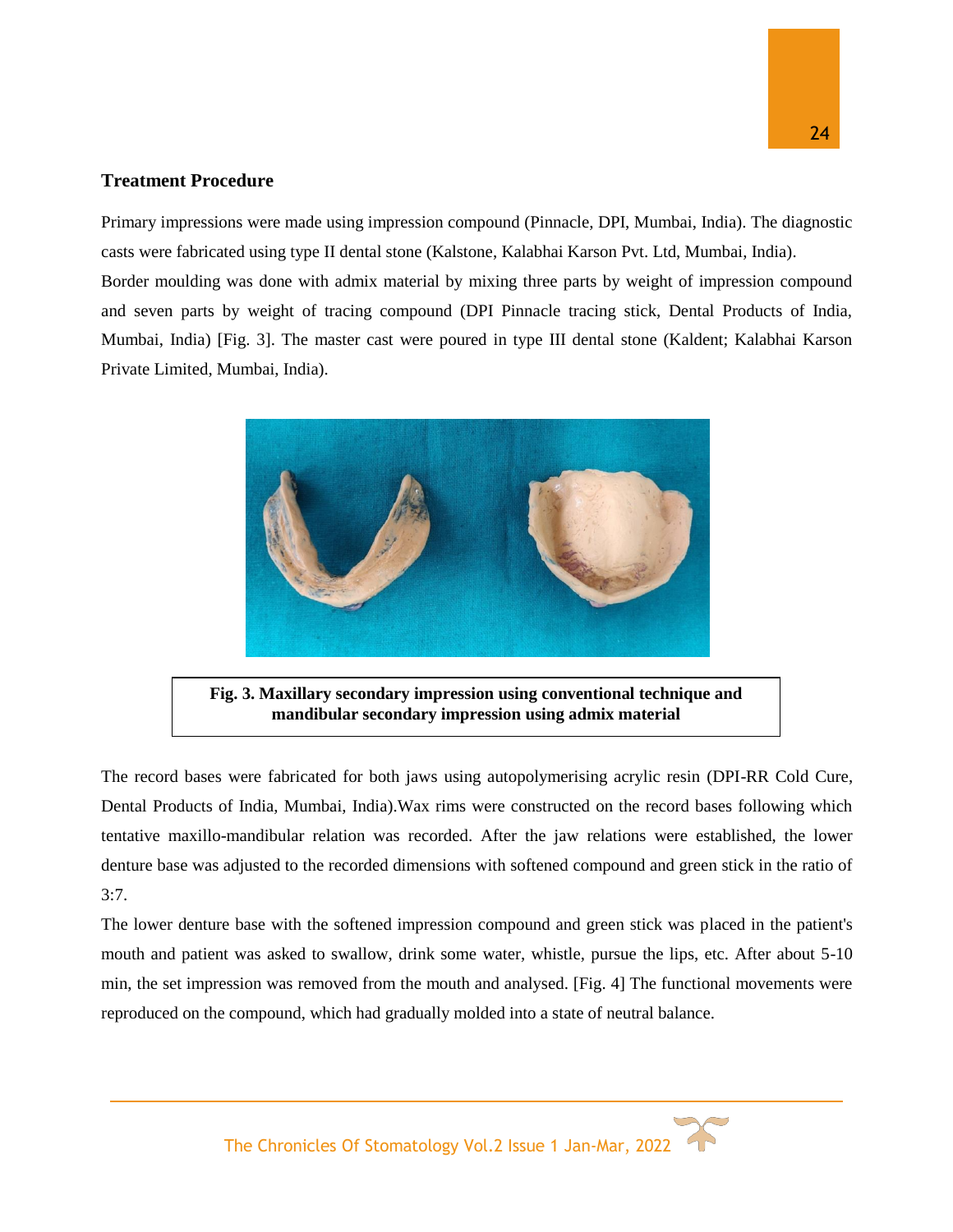

**Fig. 4. Functional movements recorded in the mandibular occlusal rim using admix material**

The maxillary and mandibular occlusal rims were articulated and putty index was made using addition silicone putty (Zhermack elite P&P Putty Addition Silicone, Badia Polesine, Italy) for the lower compound rims to recover the occlusal rims in wax. [Fig. 5(A)] The base and the catalyst were hand-mixed in an equal ratio and adapted to the facial and lingual surfaces of lower compound rims seated on its casts without covering the occlusal surface. After complete set, the impression material was carefully removed from the compound rims. The denture contours was now permanently registered in these putty indices.

The impression compound was then eliminated down to the bare acrylic resin. [Fig. 5(B)] The putty index was carefully placed back on the record base in its original position and sealed with baseplate wax to prevent leakage. The baseplate wax was gradually melted and poured into the index through the space between the labial and lingual indices on the occlusal surface. [Fig. 5(C)] When the index was opened, a hard wax duplicate of the low fusing compound was retrieved. Thus, the lower wax occlusal rims were formed. The teeth arrangement was completed using the index as a guide for positioning in the neutral zone. [Fig. 5(D)]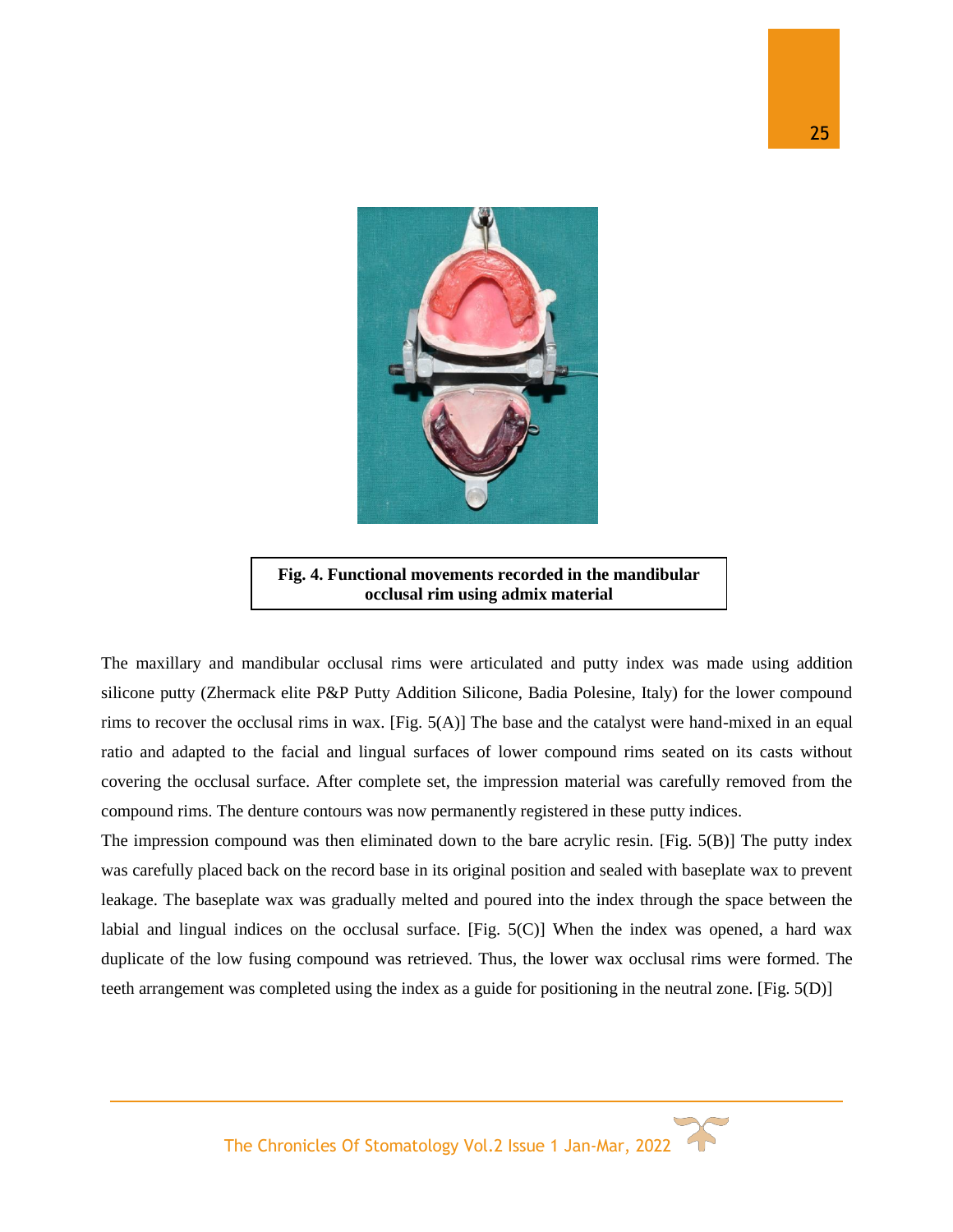

**Fig. 5. (A) Putty index made around the recorded neutral zone (B) Impression compound removed down to the bare acrylic resin (C) Red baseplate wax poured into the index (D) Teeth arrangement done in the neutral zone**

The wax trial dentures were tried in the mouth to check the esthetics, phonetics, and occlusion. [Fig. 6(A)] After finishing and polishing, the denture was inserted and post-insertion instructions were given. [Fig. 6(B)]



**Fig. 6. (A) Try-in done (B) Denture insertion**

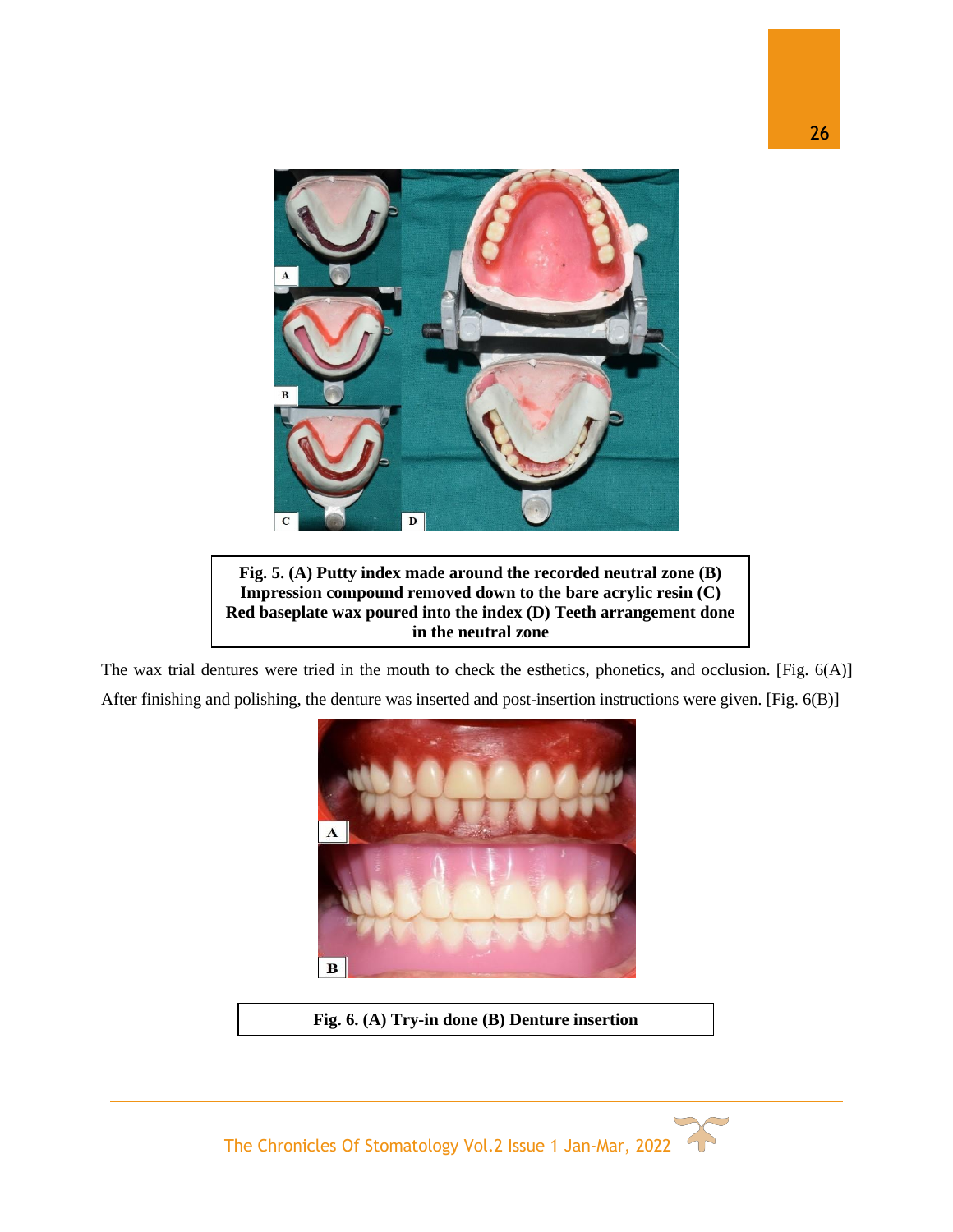#### **Discussion**

Residual ridge resorption (RRR) is a progressive, irreversible, and debilitating disease, likely of multifactorial origin.<sup>7</sup> The neutral zone technique is favourable for patients with unstable and unretentive mandibular complete dentures.8 An implant-supported overdenture is an alternative option but was not considered due the cost, duration and the patient's age.

The technique described in this article offers the added advantage of recording the physiological dynamics of oral and perioral muscle function in a simplified manner. Acrylic stops were used to check the vertical dimension of occlusion, and the neutral zone was recorded using the swallowing technique. The mean value articulator was appropriate in this case due to the patient's history of neuromuscular incoordination.

In this case, admix material was the preferred substance for border moulding and secondary impression as it permits the patient to mould the neutral zone within the least amount of time and effort. The admix material also helps mould the peripheral tissues, removes any soft tissue folds, and contours them over the mandibular bone during the impression procedure.

Neutral zone can be recorded using various materials such as impression compound, tissue conditioners, waxes and impression plaster.<sup>8</sup> Admix material was used for recording the neutral zone as the patient suffered from neuromuscular incoordination depriving the oral muscles to perform efficiently. Admix technique is a combination of impression compound and green stick (low-fusing) compound in the ratio of 3:7. The mixture resulted in a low viscosity material allowing for ease in manipulation of the oral musculature, better flow and an accurate impression.

During earlier days, the arrangement of artificial teeth was recommended to occupy the position of natural teeth. Recently, the neutrocentric concept has been applied for posterior mandibular teeth arrangement to occupy as central a location as possible, relative to the denture foundation, without disturbing adequate tongue function to facilitate denture stability during occlusal loading.<sup>9</sup>

The two important objectives of arranging artificial teeth within the neutral zone are: (1) prosthetic teeth do not impede with normal muscle function; and (2) normal oral and perioral muscle activity induces force against the complete dentures that serves to stabilize and retain the prostheses rather than cause denture displacement.<sup>10</sup>

The neutral zone varies from person to person depending on the musculature and resorption pattern. Therefore, the neutral zone concept helps to attain utmost stability and retention against varied muscular forces.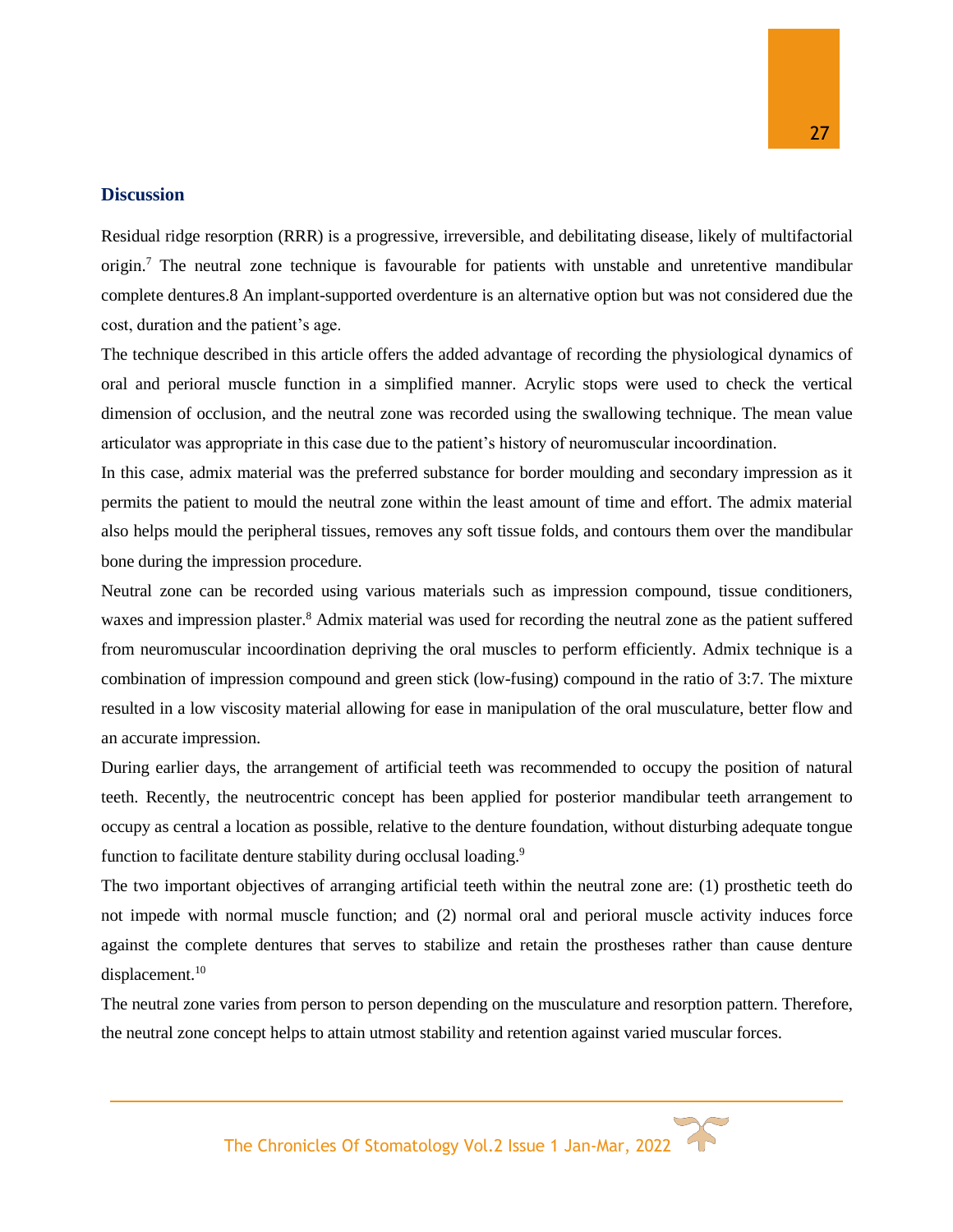#### **CONCLUSION**

Better speech and comfort with neutral zone denture was expressed by the patient. The neutral zone functionally contoured all the external surfaces of the denture which thus influenced the dentures functional abilities. Hence, neutral zone concept can be utilized to improve mastication, comfort and esthetics for a completely edentulous patient with an atrophic mandibular ridge and neuromuscular incoordination.

#### **REFERENCES:**

- 1. Bhorgonde D, Nandakumar K, Khurana PR, Kumari VS, Reddy MS, Siddique S. An evaluation of the position of the neutral zone in relation to the crest of mandibular alveolar ridge - An In-vivo study. J Int Oral Health 2014;6(2):45-54.
- 2. Beenu V, Kattak AKS, Pattath VS, Nair SJ, Das R, Sreelekshmi MS. Is Neutral Zone, Patients Comfort Zone? A Feedback Review. J Pharm Bioallied Sci. 2020 Aug;12 (Suppl 1):S2-S5.
- 3. Beresin VE, Schiesser FJ. The neutral zone in complete dentures. J Prosthet Dent. 1976 Oct;36(4):356- 67.
- 4. Murphy WM. The neutral zone and the polished surfaces of full dentures. Dent Pract Dent Rec. 1966;16:244–8.
- 5. Agrawal KK, Singh SV, Vero N, et al. Novel registration technique to register neutral zone. J Oral Biol Craniofac Res. 2012;2(3):198-202.
- 6. Jacobson TE, Krol AJ. A contemporary review of the factors involved in complete dentures. Part II: stability. J Prosthet Dent. 1983,49:165-72.
- 7. Singh OP, Kaur R, Nanda SM, Sethi E. Residual ridge resorption: A major oral disease entity in relation to bone density. Indian J Oral Sci 2016;7:3-6.
- 8. Saravanakumar P, Thirumalai thangarajan S, Mani U, et al. Improvised Neutral Zone Technique in a Completely Edentulous Patient with an Atrophic Mandibular Ridge and Neuromuscular Incoordination: A Clinical Tip. Cureus 2017;9(4):e1189.
- 9. Gupta KL, Agarwal S. Salvation of a severely resorbed mandibular ridge with a neutral zone technique. Indian J DentRes 2011;22:883.
- 10. Cagna DR, Massad JJ, Schiesser FJ. The neutral zone revisited: from historical concepts to modern application. J Prosthet Dent. 2009 Jun;101(6):405-12.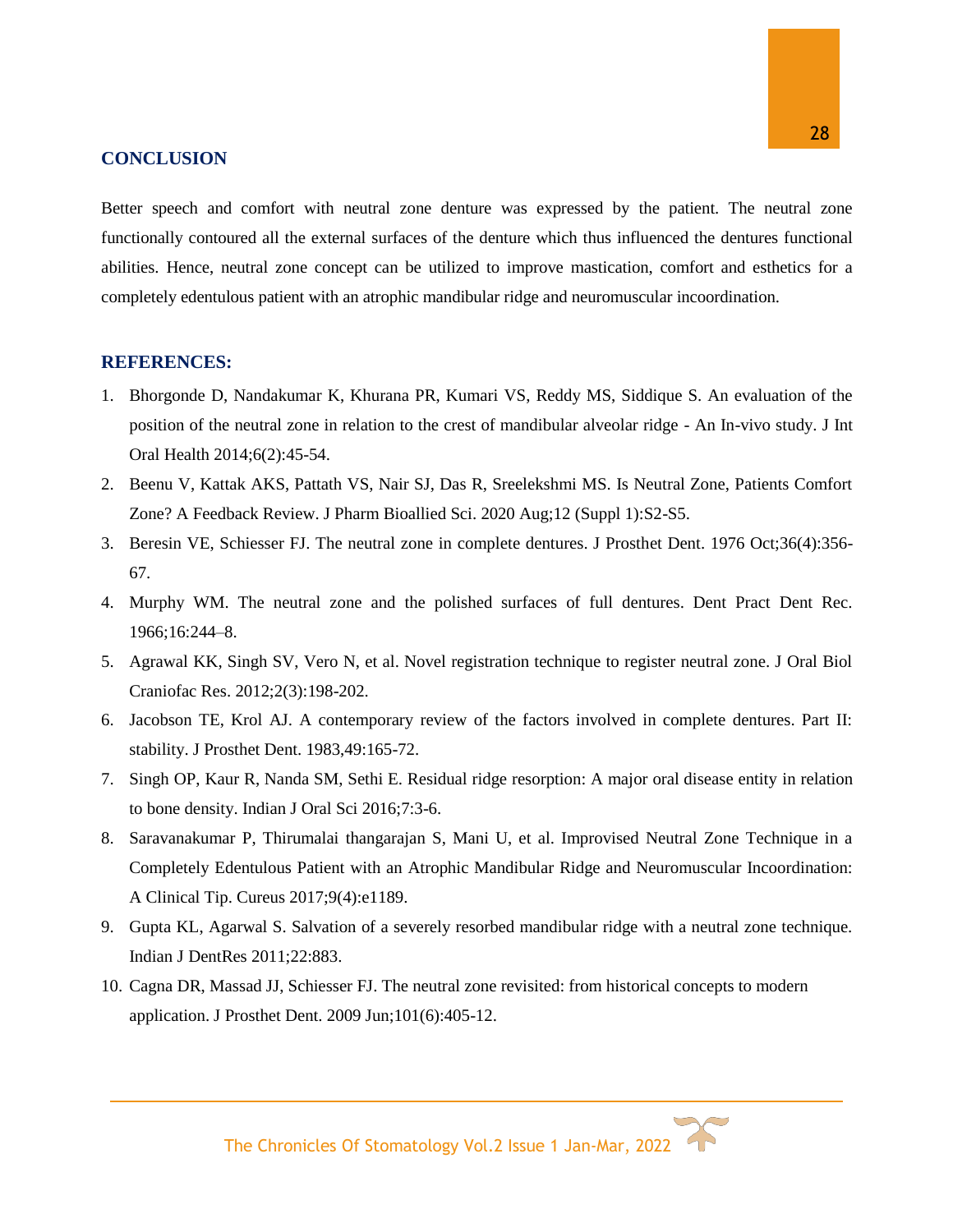# **PARTICULARS OF CONTRIBUTORS:**

- 1. Dr. Kaustubh Bhapkar, Postgraduate student, Jaipur Dental College, Jaipur.
- 2. Dr. Sunil Kumar MV, MDS, Professor and PG Director, Jaipur Dental College, Jaipur.
- 3. Dr. Harikesh P. Rao, MDS, Professor and HOD, Jaipur Dental College, Jaipur.
- 4. Dr. Rajesh Kumar, MDS, Professor, Jaipur Dental College, Jaipur.

## **DEPARTMENT AND INSTITUTION**:

Department of Prosthodontics, Crown and Bridge and oral Implantology, Jaipur Dental College, Jaipur, Rajasthan, India

# **CORRESPONDING AUTHOR:**

Name - Dr. Kaustubh Bhapkar Address – 85, Anurag Nagar, Part-2, Indore, Madhya Pradesh, 452010.

Contact - 7748888869

E-mail address – [kaustubh.bhapkar25@gmail.com](mailto:kaustubh.bhapkar25@gmail.com)